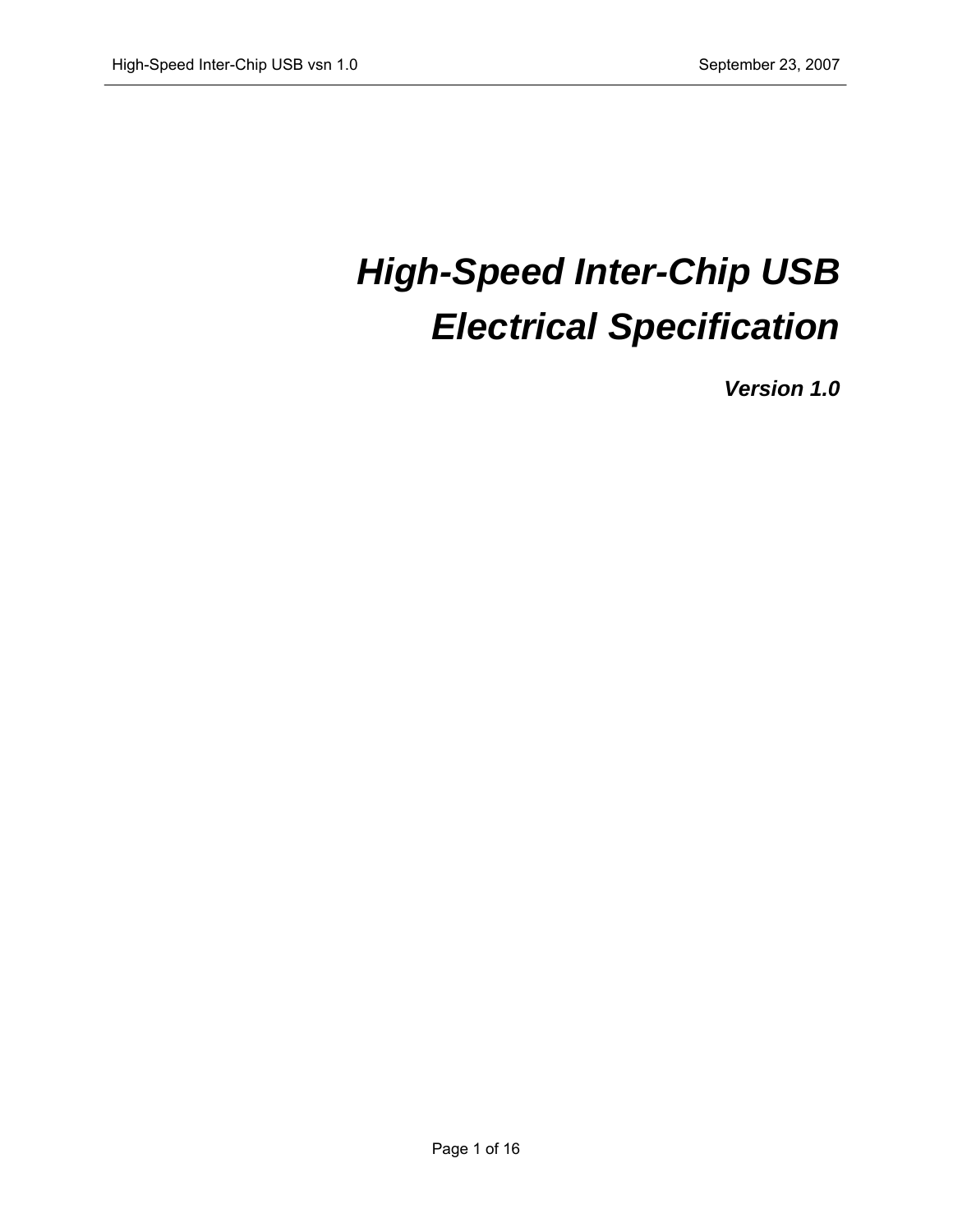#### **Acknowledgement of High-Speed Inter-Chip USB Technical Contribution:**

| Jean Christophe Lawson<br><b>François Ennesser</b><br><b>Robert Leydier</b><br>Jun Guo<br>Kenneth Ma | jean-christophe.lawson@atmel.com<br>francois.ennesser@axalto.com<br>robert.leydier@axalto.com<br>jun.guo@broadcom.com<br>kma@broadcom.com | <b>Atmel Corporation</b><br>Axalto<br>Axalto<br>Broadcom Corp.<br>Broadcom Corp. |
|------------------------------------------------------------------------------------------------------|-------------------------------------------------------------------------------------------------------------------------------------------|----------------------------------------------------------------------------------|
| <b>Helder Silva</b>                                                                                  | hhsilva@chipidea.com                                                                                                                      | Chipidea-Microelectronica,<br>S.A                                                |
| Morten Christiansen<br>Ed Beeman<br>Christian                                                        | morten.christiansen@ericsson.com<br>ed.beeman@2010tech.com<br>christian.schneckenburger@infineo                                           | Ericsson AB<br><b>ITRI</b>                                                       |
| Schneckenburger                                                                                      | n                                                                                                                                         | Infineon Technologies                                                            |
| <b>Bruce Fleming</b>                                                                                 | bruce.fleming@intel.com                                                                                                                   | Intel Corporation                                                                |
| Martin Furuhjelm<br>John Geldman                                                                     | mfuruhjelm@lexar.com<br>jgeldman@lexar.com                                                                                                | Lexar Media, Inc.<br>Lexar Media, Inc.                                           |
| Dave Podsiadlo                                                                                       | dave_podsiadlo@maximhq.com                                                                                                                | Maxim Integrated Products                                                        |
| Paul E. Berg                                                                                         | pberg@mcci.com                                                                                                                            | <b>MCCI</b>                                                                      |
| Jason Oliver<br>Joe Decuir                                                                           | joliver@mcci.com<br>joe@mcci.com                                                                                                          | <b>MCCI</b><br><b>MCCI</b>                                                       |
| <b>Scott Glenn</b>                                                                                   | scott.glenn@marvell.com                                                                                                                   | Marvell Semiconductor Inc.                                                       |
| Cary Snyder                                                                                          | cary snyder@mentor.com                                                                                                                    | <b>Mentor Graphics</b>                                                           |
| <b>Richard Petrie</b>                                                                                | richard.petrie@nokia.com                                                                                                                  | Nokia Corporation                                                                |
| Chang Alan                                                                                           | alan.chang@nxp.com                                                                                                                        | <b>NXP Semiconductors</b>                                                        |
| Wenkai Du                                                                                            | wenkai.du@nxp.com                                                                                                                         | <b>NXP Semiconductors</b>                                                        |
| Reemeyer Shaun                                                                                       | shaun.reemeyer@nxp.com                                                                                                                    | <b>NXP Semiconductors</b>                                                        |
| <b>Constantin Socol</b>                                                                              | socol.constantin@nxp.com                                                                                                                  | <b>NXP Semiconductors</b>                                                        |
| Avraham Shimor                                                                                       | avraham.shimor@sandisk.com                                                                                                                | SanDisk Corporation                                                              |
| Mark Bohm                                                                                            | mark.bohm@smsc.com                                                                                                                        | <b>SMSC</b>                                                                      |
| Morgan Monks                                                                                         | morgan.monks@smsc.com                                                                                                                     | <b>SMSC</b>                                                                      |
| <b>Donald Perkins</b>                                                                                | donald.perkins@smsc.com                                                                                                                   | SMSC                                                                             |
| Serge Fruhauf                                                                                        | serge.fruhauf@st.com                                                                                                                      | <b>STMicroelectronics</b>                                                        |
| Saleem Mohammad                                                                                      | saleem.mohammad@synopsys.com                                                                                                              | Synopsys, Inc.                                                                   |
| Eric Desmarchelier                                                                                   | e-desmarchelier@ti.com                                                                                                                    | <b>Texas Instruments</b>                                                         |
| Vuong Hung                                                                                           | vuong.hung@ti.com                                                                                                                         | <b>Texas Instruments</b>                                                         |
| Mark Paxson                                                                                          | techadmin@usb.org                                                                                                                         | USB-IF                                                                           |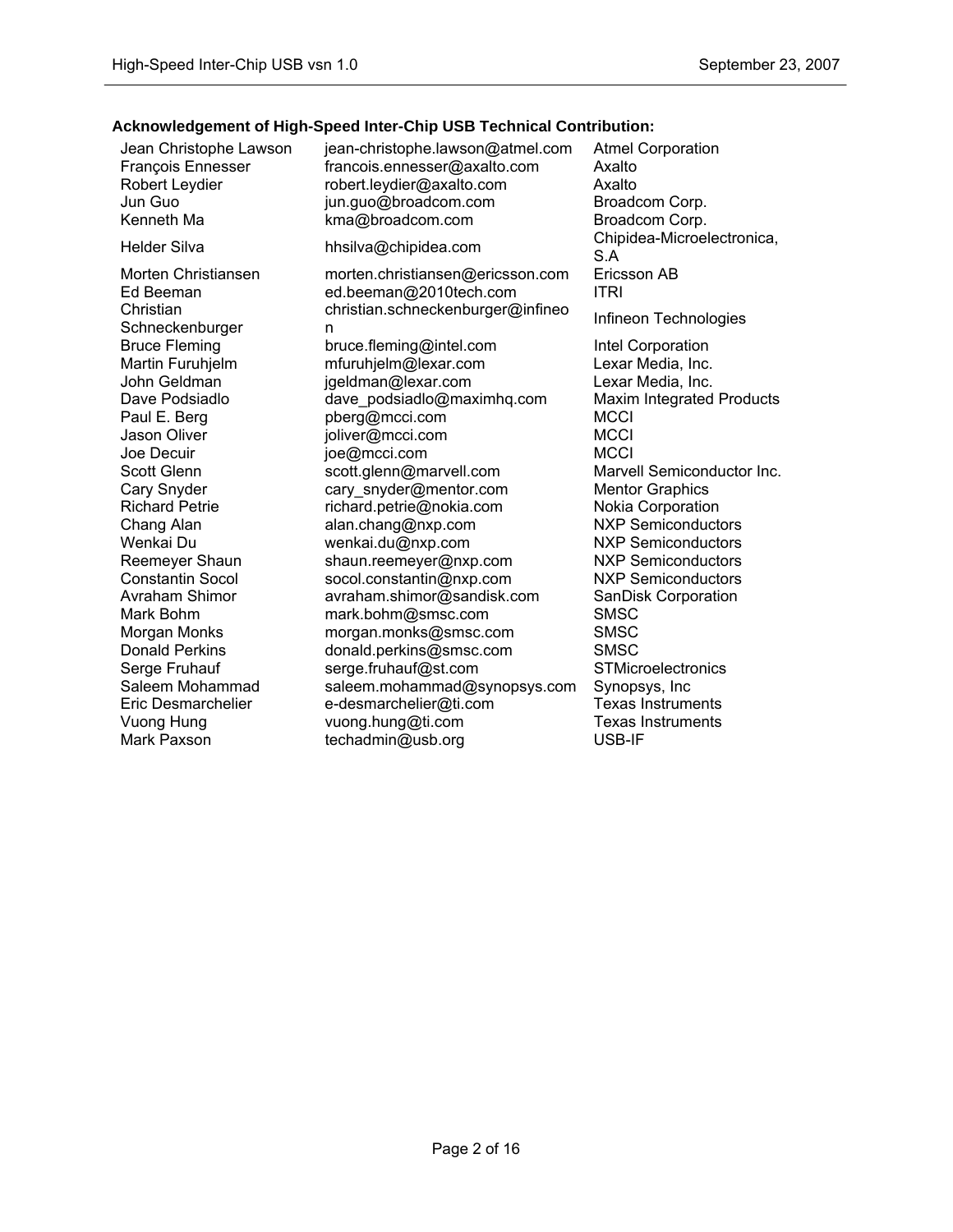## **Revision History**

The 1.0 revision of the specification is intended for product design. Every attempt has been made to ensure a consistent and implementable specification. Implementations should ensure compliance with this revision.

| <b>Revision</b> | <b>Issue Date</b> | Comments               |  |
|-----------------|-------------------|------------------------|--|
| 1.0             | 18 September 2007 | <b>Initial Release</b> |  |

**Universal Serial Bus Specification Supplement Copyright © 2007, Agere Systems, Inc., Hewlett-Packard Company, Intel Corporation, Microsoft Corporation, NEC Corporation, NXP Semiconductors, All rights reserved.** 

#### **INTELLECTUAL PROPERTY DISCLAIMER**

**THIS SPECIFICATION IS PROVIDED "AS IS" WITH NO WARRANTIES WHATSOEVER, INCLUDING ANY WARRANTY OF MERCHANTABILITY, NONINFRINGEMENT, FITNESS FOR ANY PARTICULAR PURPOSE, OR ANY WARRANTY OTHERWISE ARISING OUT OF ANY PROPOSAL, SPECIFICATION OR SAMPLE. THE AUTHORS OF THIS SPECIFICATION DISCLAIM ALL LIABILITY, INCLUDING LIABILITY FOR INFRINGEMENT OF ANY PROPRIETARY RIGHTS, RELATING TO USE OF INFORMATION IN THIS SPECIFICATION. NO LICENSE, EXPRESS OR IMPLIED, BY ESTOPPEL OR OTHERWISE, TO ANY INTELLECTUAL PROPERTY RIGHTS IS GRANTED HEREIN.** 

All product names are trademarks, registered trademarks, or service marks of their respective owners. Please send comments via electronic mail to techsup@usb.org For industry information, refer to the USB Implementers Forum web page at http://www.usb.org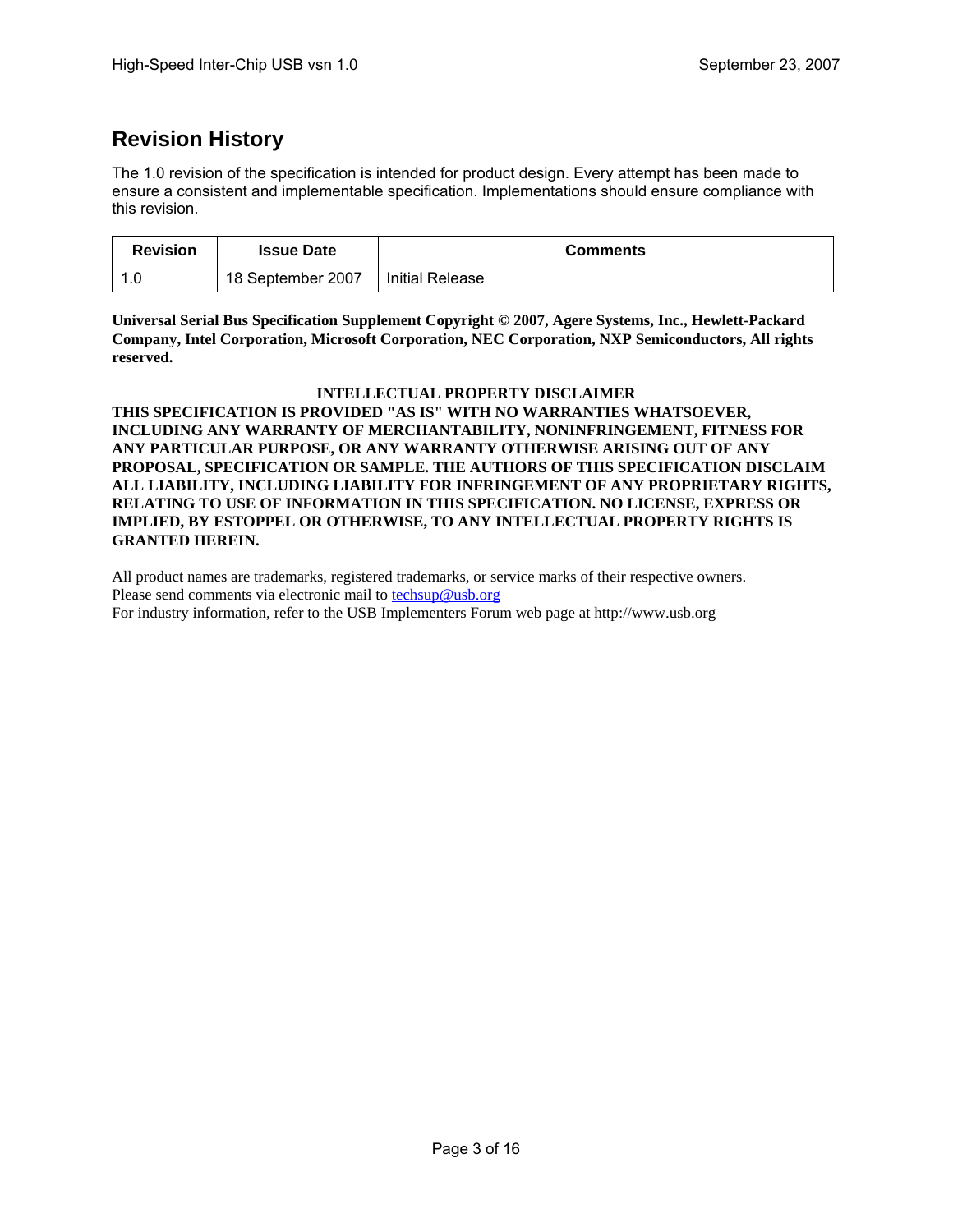# **Table of Contents**

| $\mathbf{2}$ |                                                                                    |  |
|--------------|------------------------------------------------------------------------------------|--|
|              |                                                                                    |  |
| 3            |                                                                                    |  |
|              |                                                                                    |  |
|              | 311                                                                                |  |
|              | 3.1.2                                                                              |  |
|              | 3.1.3                                                                              |  |
|              | Power state is ON, HSIC is enabled, and Peripheral signals a CONNECT.  11<br>3.1.4 |  |
|              |                                                                                    |  |
|              |                                                                                    |  |
|              |                                                                                    |  |
|              |                                                                                    |  |
|              |                                                                                    |  |
| 4            |                                                                                    |  |

# **Table of Figures**

# **Tables**

|--|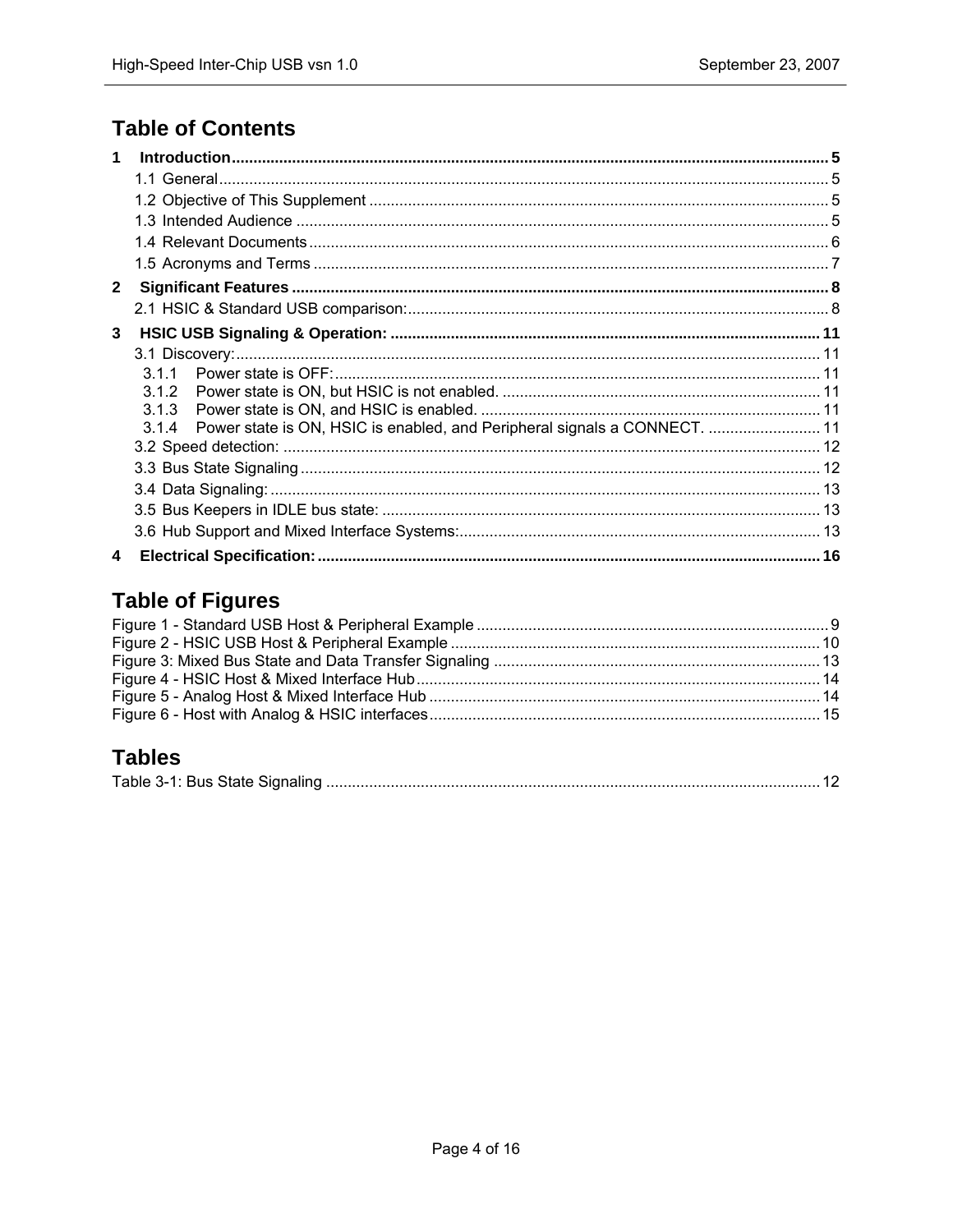### **1 Introduction**

#### **1.1 General**

USB is the ubiquitous peripherals interconnect of choice for a large number of computing and consumer applications. Many systems provide a comprehensive set of drivers to support all commonly available USB peripherals. This enables consumers to purchase and use USB peripherals without having to install a new driver, thus strengthening the popularity of USB. In addition, there are a large number of suppliers of USB silicon, so costs are normally very low for product manufacturers of USB hosts and peripherals.

As a result of this popularity, it is becoming increasingly attractive to use USB as a chip-to-chip interconnect within a product (without use of external cables or connectors). However, because USB was designed to enable hot-plugging and unplugging of peripherals over cables up to 5 meters in length, there are certain power and implementation issues that are not attractive for many chip-to-chip interconnect solutions.

To better meet the needs of a USB chip-to-chip interconnect, this specification defines a High-Speed Inter-Chip USB supplement to the USB2.0 specification. HSIC accomplishes this by removing the analog transceivers, thus reducing complexity, cost, and manufacturing risk.

#### **1.2 Objective of This Supplement**

This supplement provides all of the technical information required to implement a High-Speed Inter-Chip USB solution when used in conjunction with the USB 2.0 Specification.

#### **1.3 Intended Audience**

Developers and Systems Architects of High-Speed Inter-Chip interfaces that have a maximum circuit trace length of 10cm are the intended audience for this document.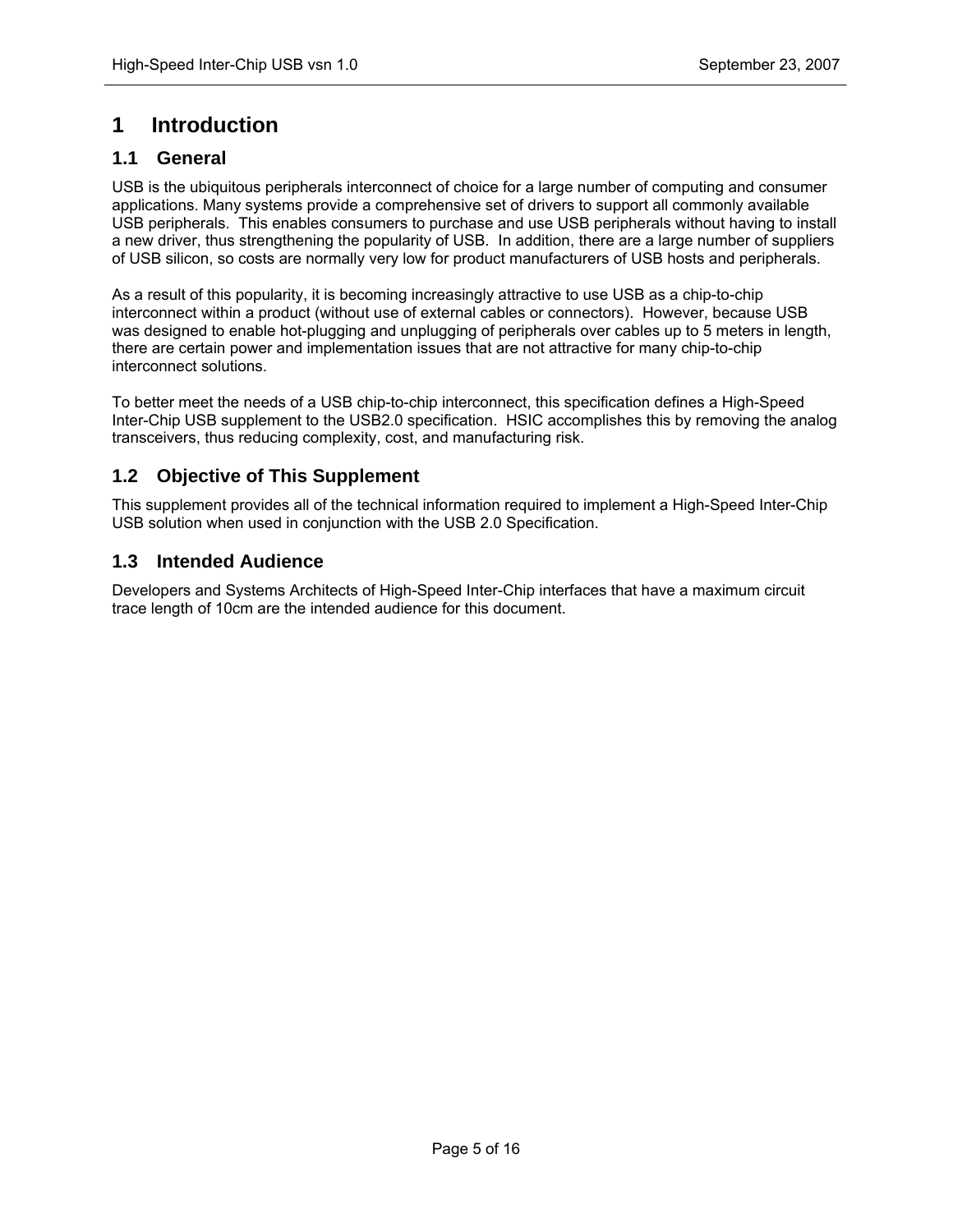### **1.4 Relevant Documents**

| Reference    | <b>Title</b>                                                                                                              | Location       |
|--------------|---------------------------------------------------------------------------------------------------------------------------|----------------|
| [USB]        | In the context of this document, this specifically refers to the following<br>parts of the USB 2.0 Specification package: | www.usb.org/   |
|              | The original USB 2.0 specification released on April 27, 2000<br>$\bullet$                                                |                |
|              | Errata to the USB 2.0 specification as of December 7, 2000<br>$\bullet$                                                   |                |
|              | Pull-up/pull-down Resistors Engineering Change Notice to<br>$\bullet$<br>the USB 2.0 specification                        |                |
|              | Errata to the USB 2.0 specification as of May 28, 2002<br>$\bullet$                                                       |                |
|              | Interface Association Descriptor Engineering Change Notice<br>$\bullet$<br>to the USB 2.0 specification                   |                |
|              | Unicode Engineering Change Notice to the USB 2.0<br>$\bullet$<br>specification as of February 21, 2005                    |                |
| $[JESD76-2]$ | Standard Description of 1.2 V CMOS Logic Devices (Normal Range<br>Operations)                                             | www.jedec.org/ |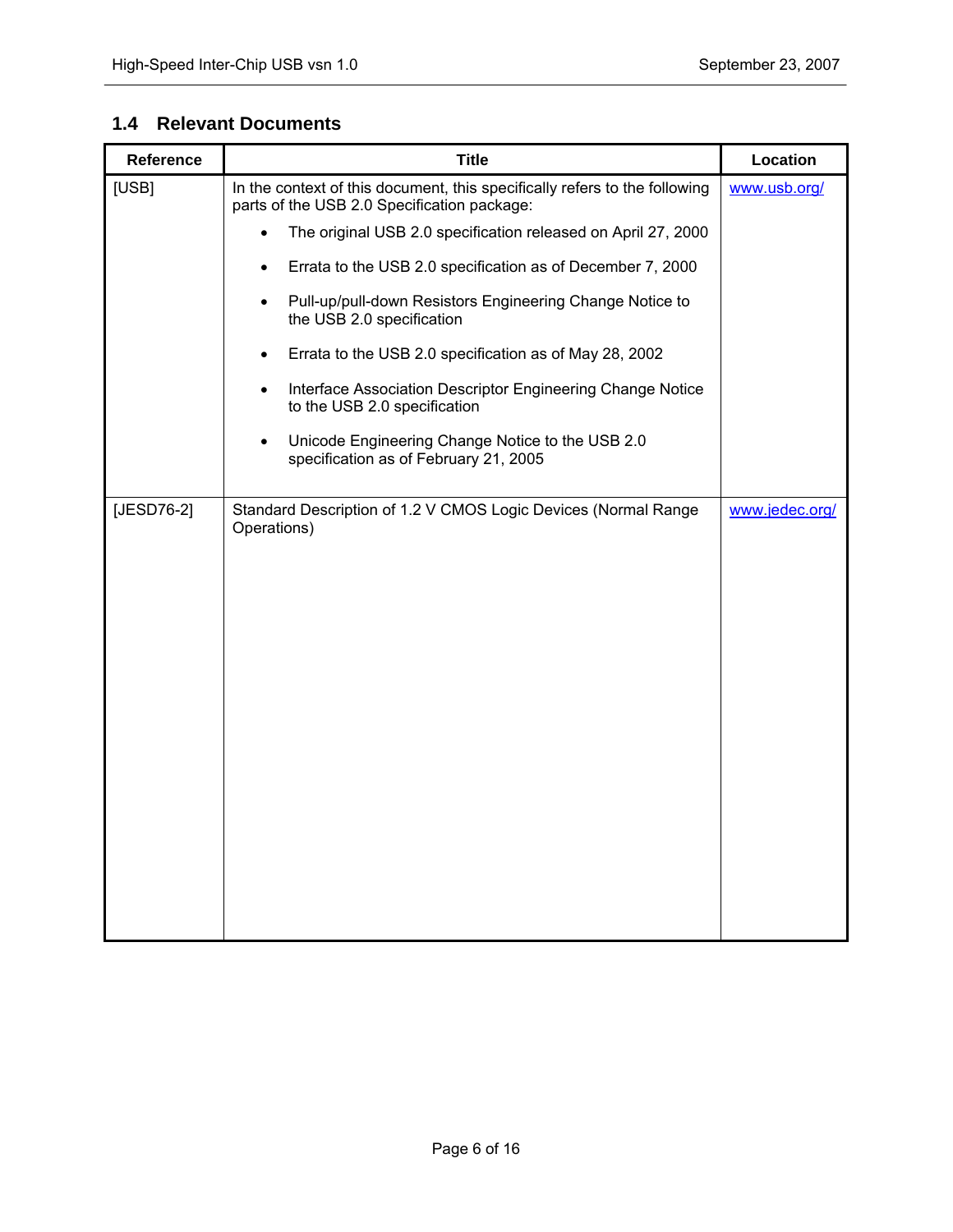### **1.5 Acronyms and Terms**

| Term          | <b>Definition</b>                                                                                                                                              |  |  |
|---------------|----------------------------------------------------------------------------------------------------------------------------------------------------------------|--|--|
| <b>DDR</b>    | Double Data Rate: Describes a signaling technique where data is<br>transferred on both the rising and falling edges of a reference clock<br>(STROBE for HSIC). |  |  |
| <b>HSIC</b>   | High Speed Inter-Chip: Used in reference to the 2-signal data/strobe<br>signals defined by this specification                                                  |  |  |
| <b>LVCMOS</b> | Standard Description of 1.2V CMOS Logic Devices (Normal Range of<br>Operations), as described in JESD76-2                                                      |  |  |
| Strobe-period | The unit of time from a STROBE rising edge until the next periodic<br>STROBE rising edge (or falling edge to falling edge).                                    |  |  |

Other acronyms and terms used in this specification are defined in the core specification [USB].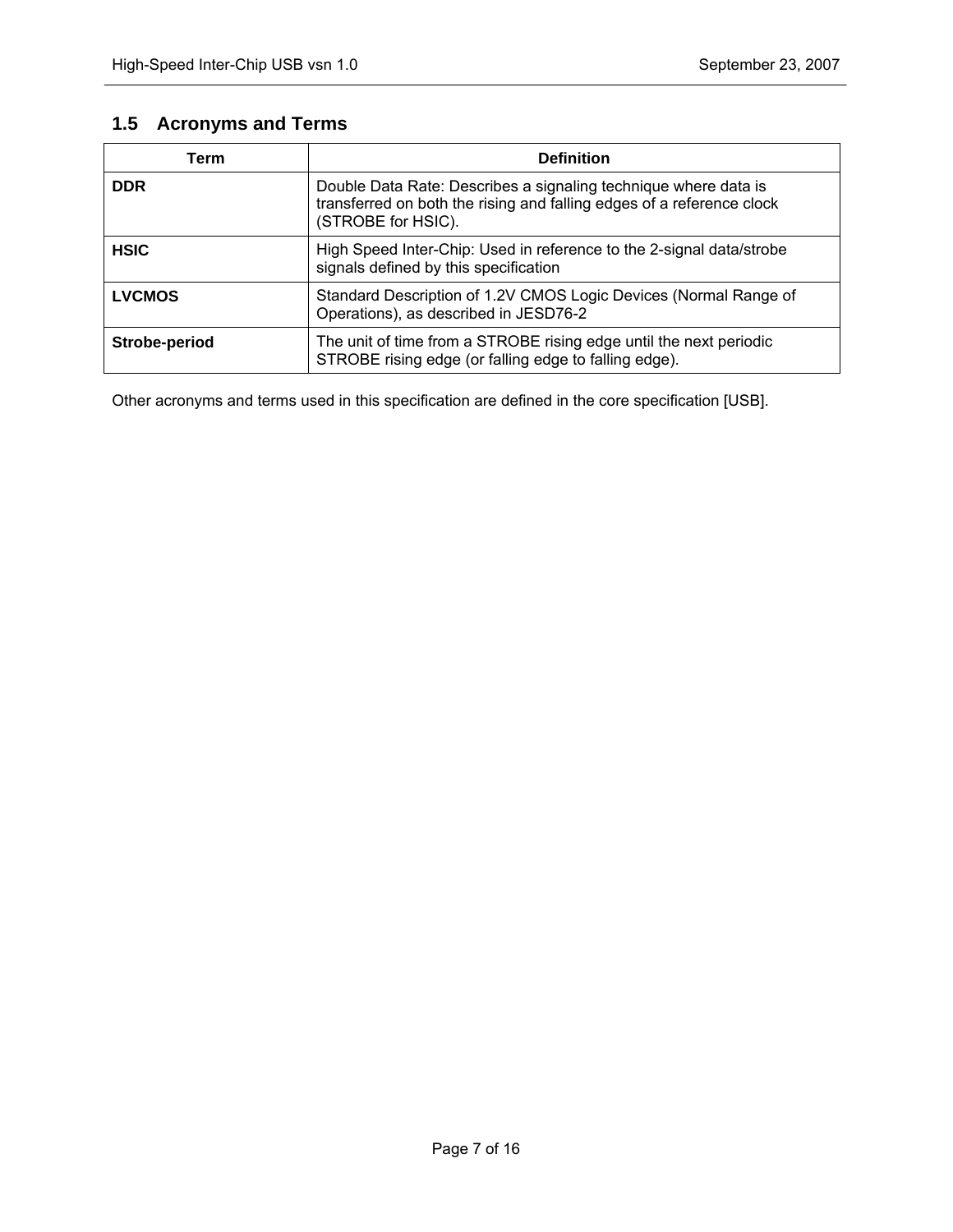# **2 Significant Features**

HSIC is a 2-signal (strobe, data) source synchronous serial interface which uses 240MHz DDR signaling to provide High-Speed 480Mbps USB transfers which are 100% host driver compatible with traditional USB cable-connected topologies. Full-Speed (FS) and Low-Speed (LS) USB transfers are not directly supported by the HSIC interface (a HSIC enabled hub can provide FS and LS support, as well as IC\_USB support)

Major feature and performance highlights are as follows:

- High-Speed 480Mbps data rate only
- Source-synchronous serial interface
- No power consumed unless a transfer is in progress
- Maximum trace length of 10cm
- No hot Plug-n-Play support, no hot removal/attach
- Signals driven at 1.2V standard LVCMOS levels
- Designed for low-power applications
- No high-speed chirp protocol, the HSIC interface is always operated at high-speed

#### **2.1 HSIC & Standard USB comparison:**

HSIC is an interface that has been designed to replace a standard USB PHY and USB Cable with an interface that is optimized for circuit board layouts. Figure 1 shows a standard USB implementation of a USB Host and a USB peripheral, Figure 2 shows a similar implementation with an HSIC interface.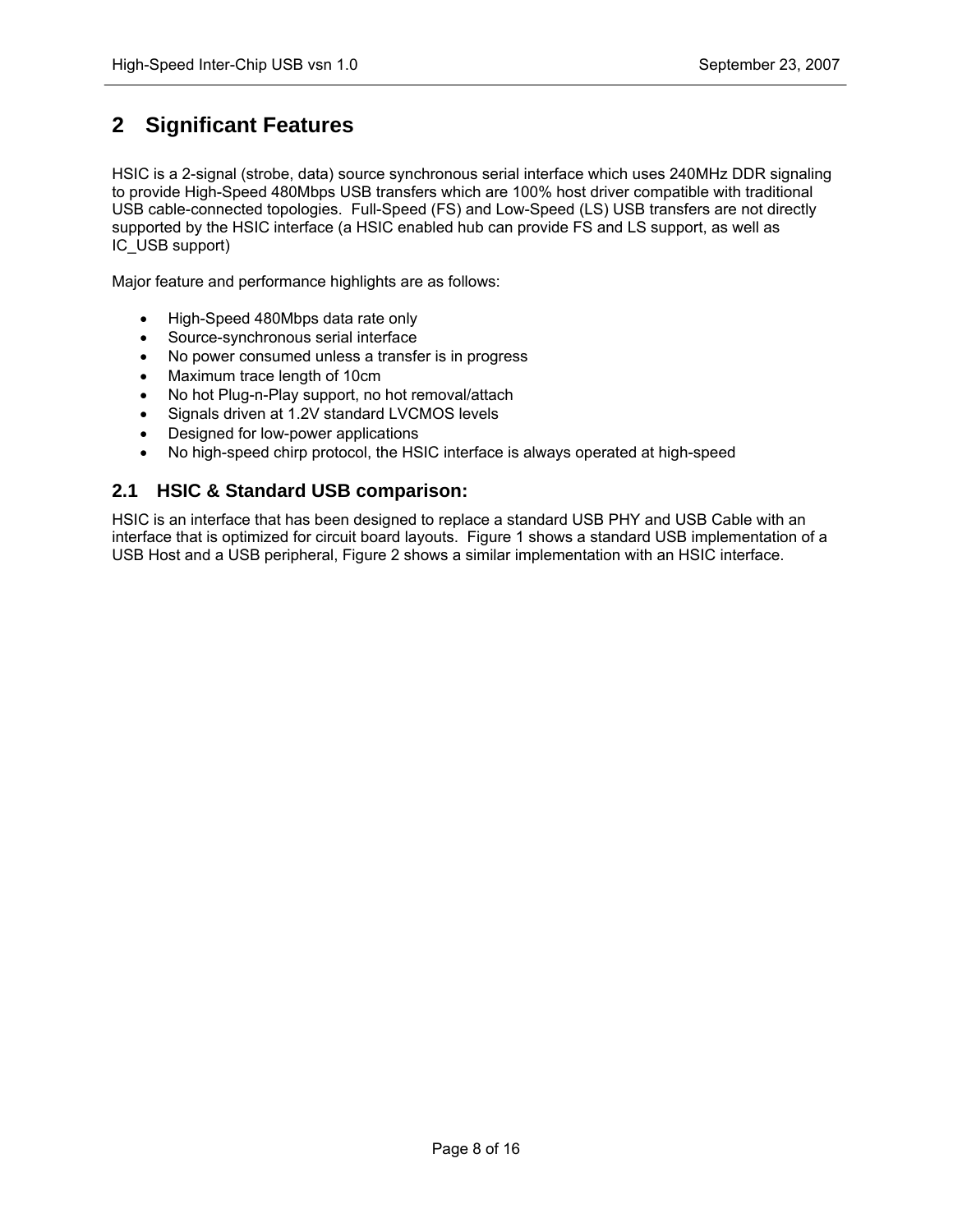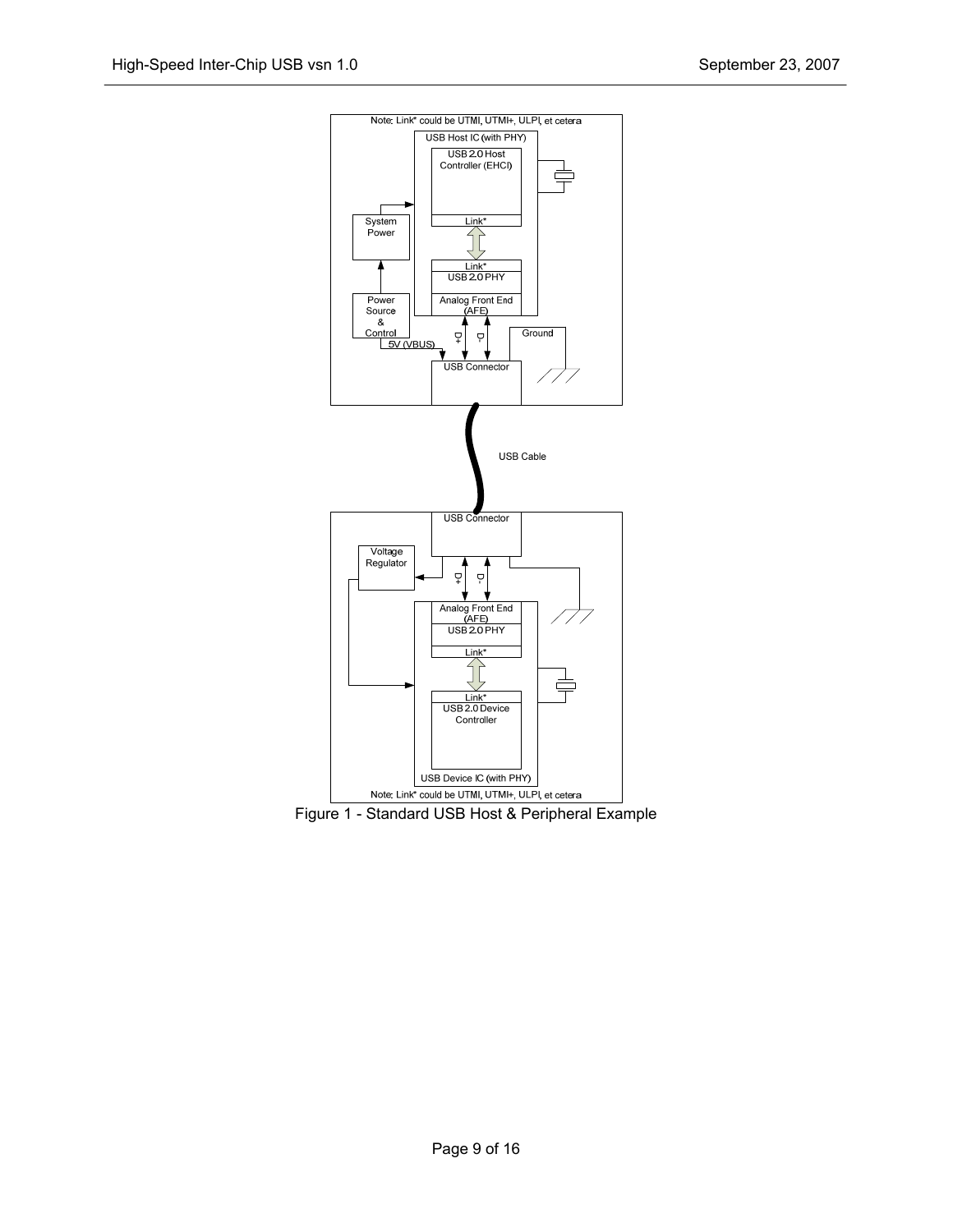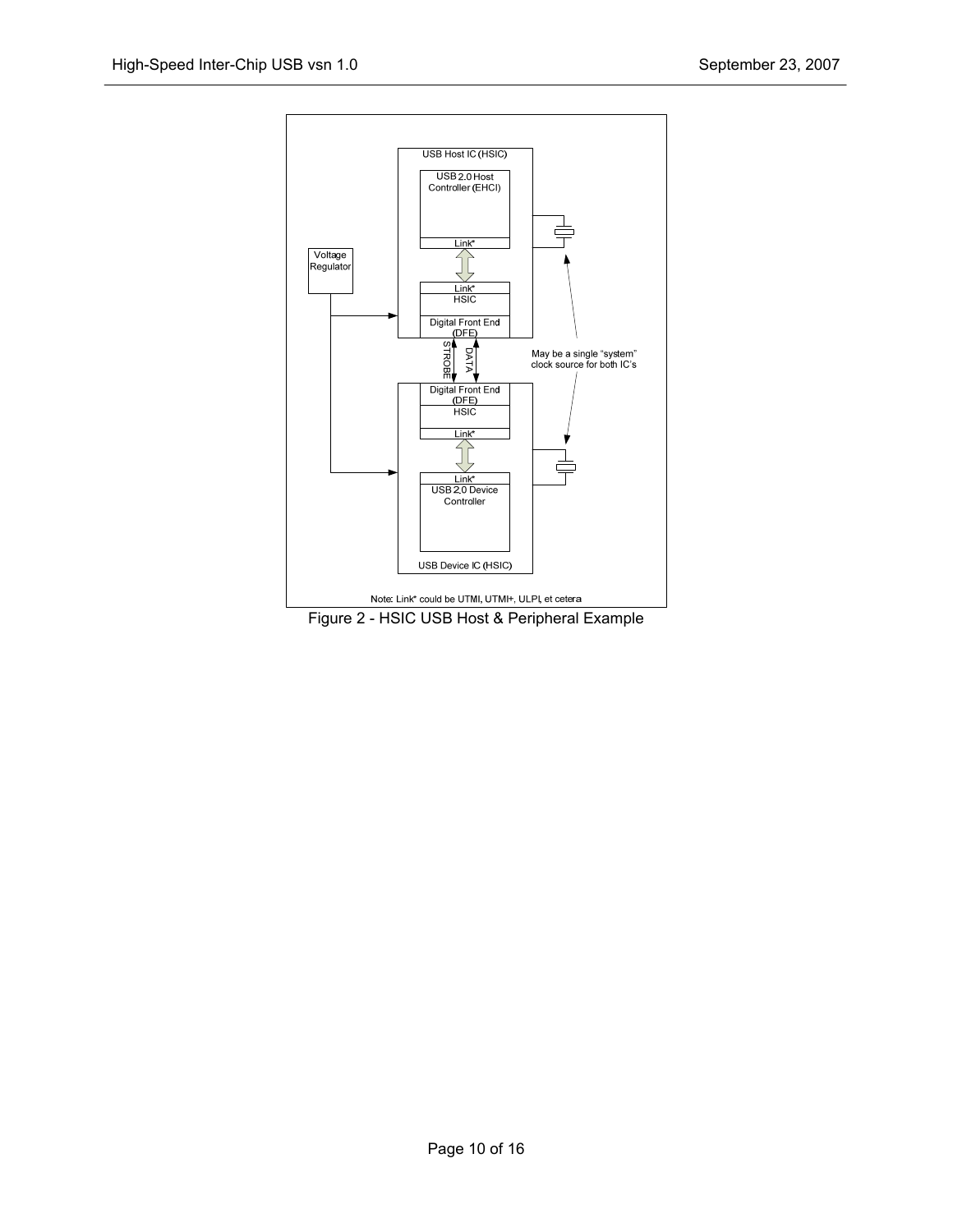### **3 HSIC USB Signaling & Operation:**

An HSIC interface consists of two signals, a bi-directional data strobe signal (STROBE) and a bidirectional DDR data signal (DATA) that is synchronous to the (STROBE) signal of the transmitter. HSIC utilizes the tiered star topology of the USB 2.0 specification; therefore the interface is a point to point connection between a downstream facing host/hub port and an upstream facing peripheral port. The data that is transferred includes sync, bit stuffing, EOP and NRZI encoding to ensure that the packet lengths, turn around times, interpacket gaps, etc… are as identical as possible between HSIC and standard USB 2.0 signaling. This enables a single host to drive standard USB and HSIC USB interfaces without any modifications to the internal logic structure of the host.

There are several different types of HSIC signaling; bus state signaling and data signaling are used for standard USB data and control signaling. The peripheral discovery signaling occurs after power has been applied and is utilized for determining peripheral and host availability.

#### **3.1 Discovery:**

In order to support various IC power sequences, the HSIC interface is structured so that a host or a peripheral can be powered in any order.

#### **3.1.1 Power state is OFF:**

USB host, hub and peripherals must be constructed in such a way to ensure that the STROBE and DATA signals do not float to an undetermined value, or a false connect may be detected. An example implementation to prevent this floating condition from occurring is to incorporate a clamping diode on both STROBE and DATA.

#### **3.1.2 Power state is ON, but HSIC is not enabled.**

- Downstream facing host or hub HSIC interface:
	- o Must assert bus keepers on both STROBE and DATA to provide a logic '0' state
- Upstream facing peripheral or hub HSIC interface: o Will not assert any signaling (passive or active).

# **3.1.3 Power state is ON, and HSIC is enabled.**

- Downstream facing host or hub HSIC interface:
	- o Must present a USB IDLE bus state, and will monitor the STROBE and DATA lines for a CONNECT bus state.
- Upstream facing peripheral or hub HSIC interface:
	- o Peripheral will monitor the STROBE and DATA lines for an IDLE bus state.

#### **3.1.4 Power state is ON, HSIC is enabled, and Peripheral signals a CONNECT.**

- Upstream facing peripheral or hub HSIC interface:
	- o Upon detection of an IDLE bus state, must assert a CONNECT bus state.
- Downstream facing host or hub HSIC interface:
	- o Upon detection of a CONNECT bus state, standard USB enumeration will commence.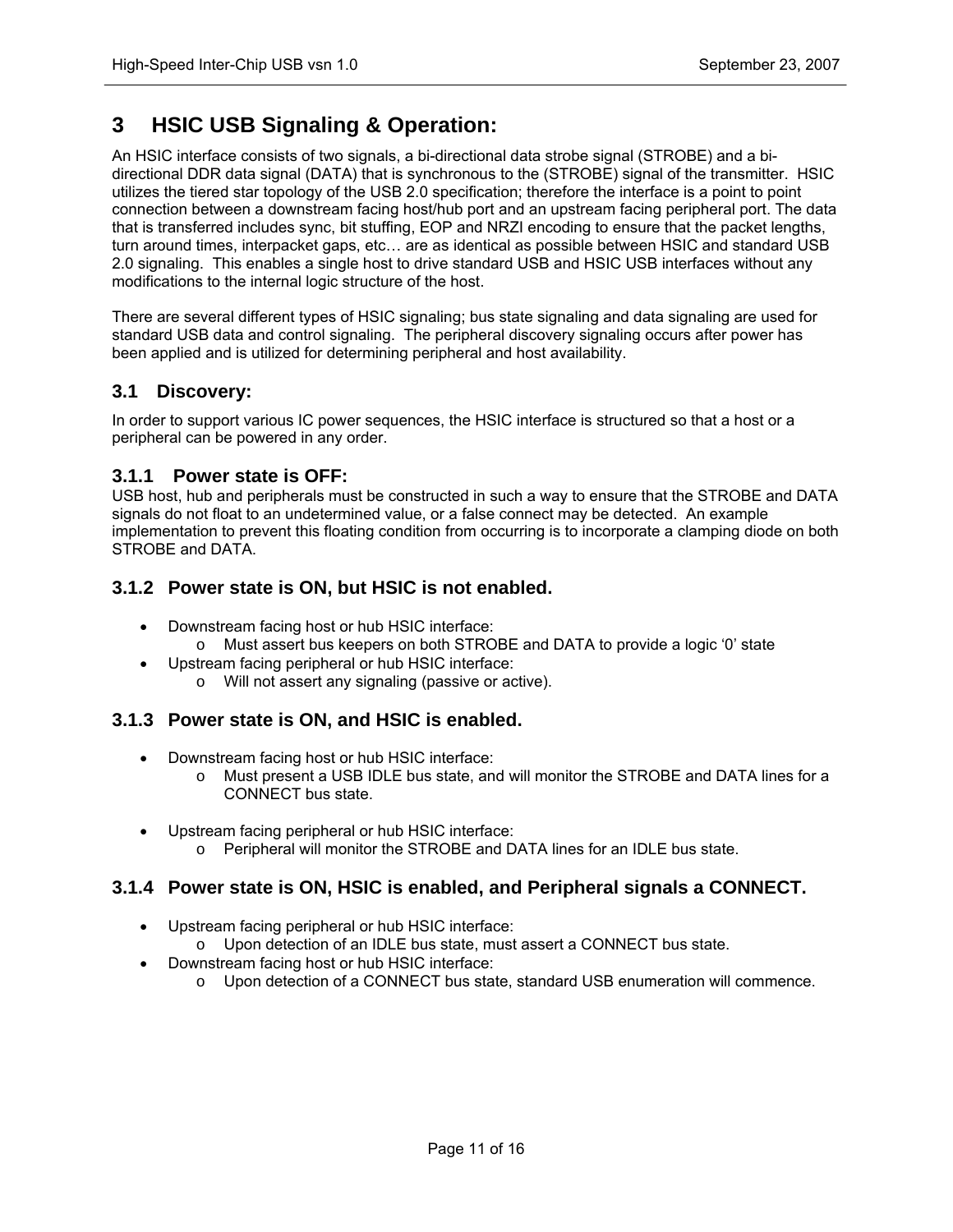#### **3.2 Speed detection:**

There are no provisions for a speed detection/selection mechanism in HSIC, the interface defaults to USB 2.0 High-Speed operation.

#### **3.3 Bus State Signaling**

The STROBE and DATA lines signal the bus states shown in Table 3-1 when there are no active data transfers in progress.

|                | <b>STROBE</b>           | <b>DATA</b> | <b>Description</b>                |  |
|----------------|-------------------------|-------------|-----------------------------------|--|
| <b>IDLE</b>    | Hi                      | Lo          | 1 or more Strobe-periods          |  |
| <b>CONNECT</b> | Lo                      | Hi          | 2 Strobe-periods                  |  |
| <b>RESUME</b>  | Lo                      | Hi          | For time periods per USB 2.0 SPEC |  |
| <b>SUSPEND</b> | Hi                      | Lo          | Per USB 2.0 SPEC                  |  |
| <b>RESET</b>   | $\overline{\mathbf{0}}$ | Lo          | Per USB 2.0 SPEC                  |  |

**Table 3-1: Bus State Signaling** 

#### **IDLE**

(STROBE line high, DATA line low) for 1 or more Strobe-periods. Note: when transitioning from any non-IDLE bus state to an IDLE bus state, the transmitter must drive IDLE for 2 Strobe-periods.

#### **CONNECT**

(STROBE line low, DATA line high) for 2 Strobe-periods. Note: this is an event that only occurs after a peripheral detects an IDLE bus state for the first time, usually after power on reset (POR). At the end of signaling a CONNECT, the transmitter must drive IDLE for 2 Strobe-periods.

#### **RESUME**

(STROBE line low, DATA line high) to match current USB specification. Note: RESUME can be signaled by either a host or a peripheral, i.e. remote wake up.

#### **SUSPEND**

Identical to idle state, but the time period matches current USB specification.

#### **RESET**

(STROBE line low, DATA line low) to match current USB specification requirements.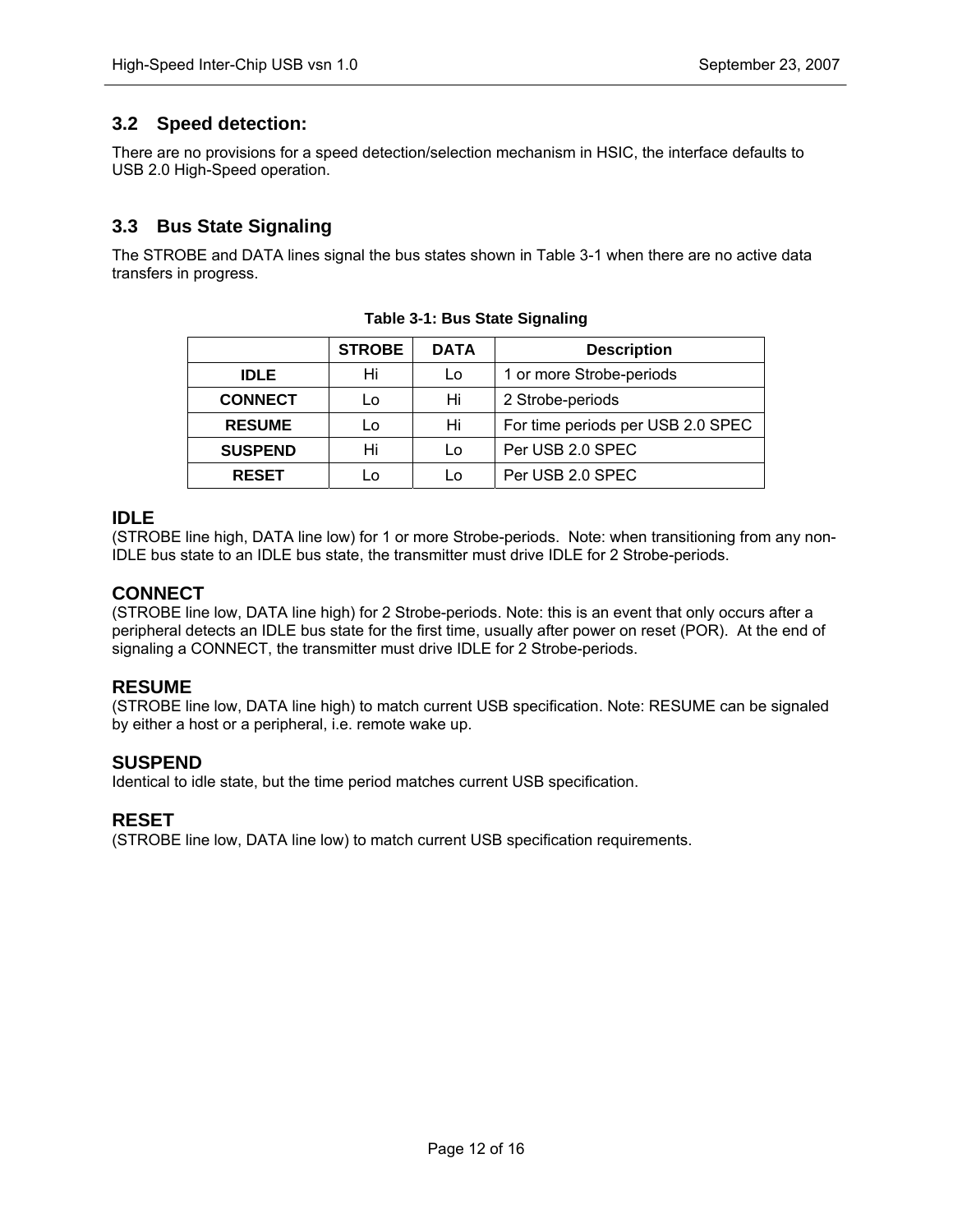![](_page_12_Figure_2.jpeg)

**Figure 3: Mixed Bus State and Data Transfer Signaling** 

### **3.4 Data Signaling:**

Data is transferred when the STROBE and DATA lines transition from IDLE to END-OF-IDLE, which is defined as STROBE switching from high to low, while DATA is low. Data is transferred for the next strobe transition and all subsequent transitions of the STROBE line, until IDLE is again signaled.

### **3.5 Bus Keepers in IDLE bus state:**

Bus keepers will be asserted by the downstream facing Host or Hub interface on the STROBE and DATA lines to maintain the bus IDLE state. These keepers must be disabled 1 Strobe-period after any non-IDLE bus state is detected, and must be enabled 1 Strobe-period after IDLE is detected.

### **3.6 Hub Support and Mixed Interface Systems:**

HSIC interfaces can be combined with standard analog USB interfaces and Inter-Chip 1.0 interfaces. The figures below show several examples.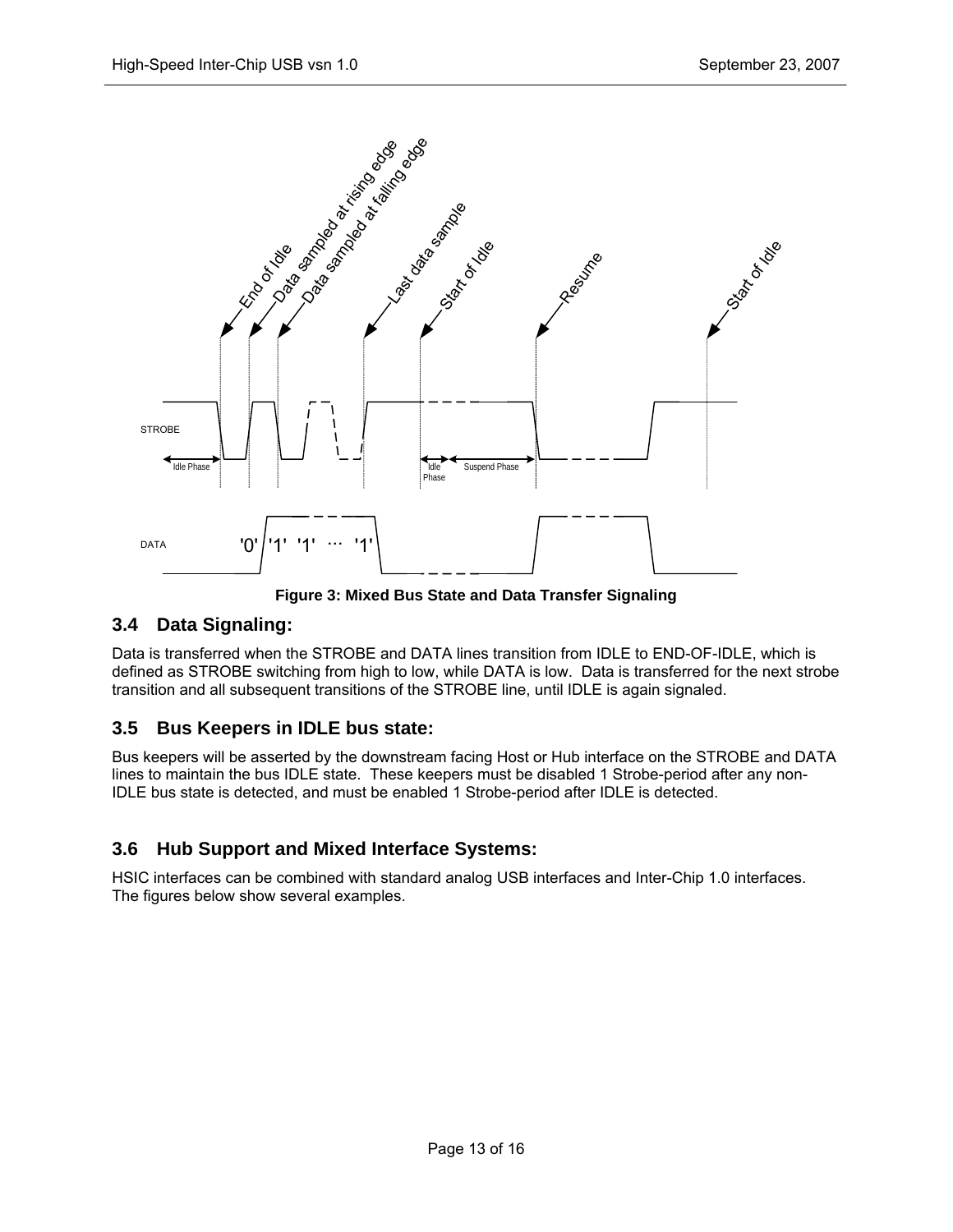![](_page_13_Figure_2.jpeg)

![](_page_13_Figure_3.jpeg)

![](_page_13_Figure_4.jpeg)

![](_page_13_Figure_5.jpeg)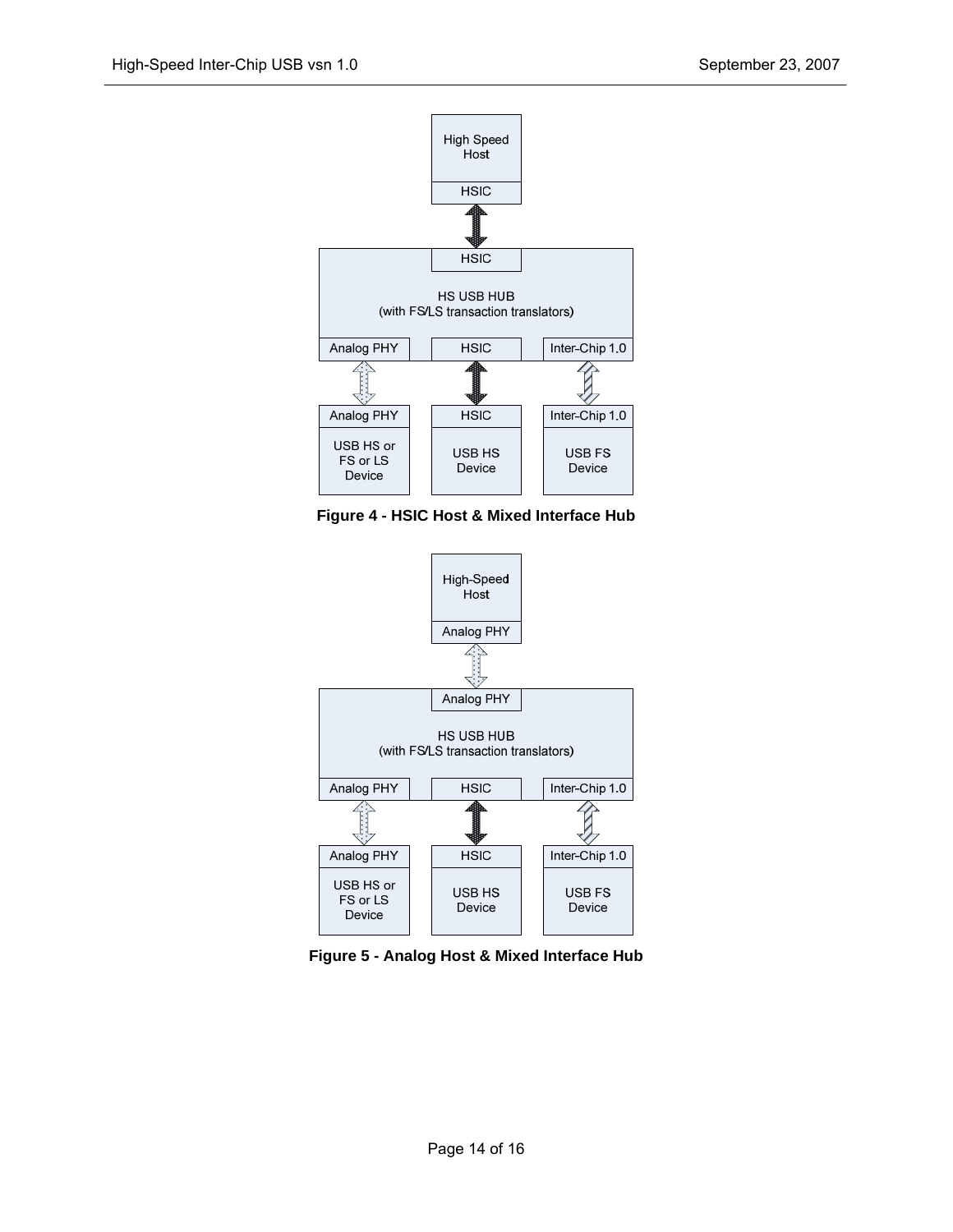![](_page_14_Figure_2.jpeg)

**Figure 6 - Host with Analog & HSIC interfaces**